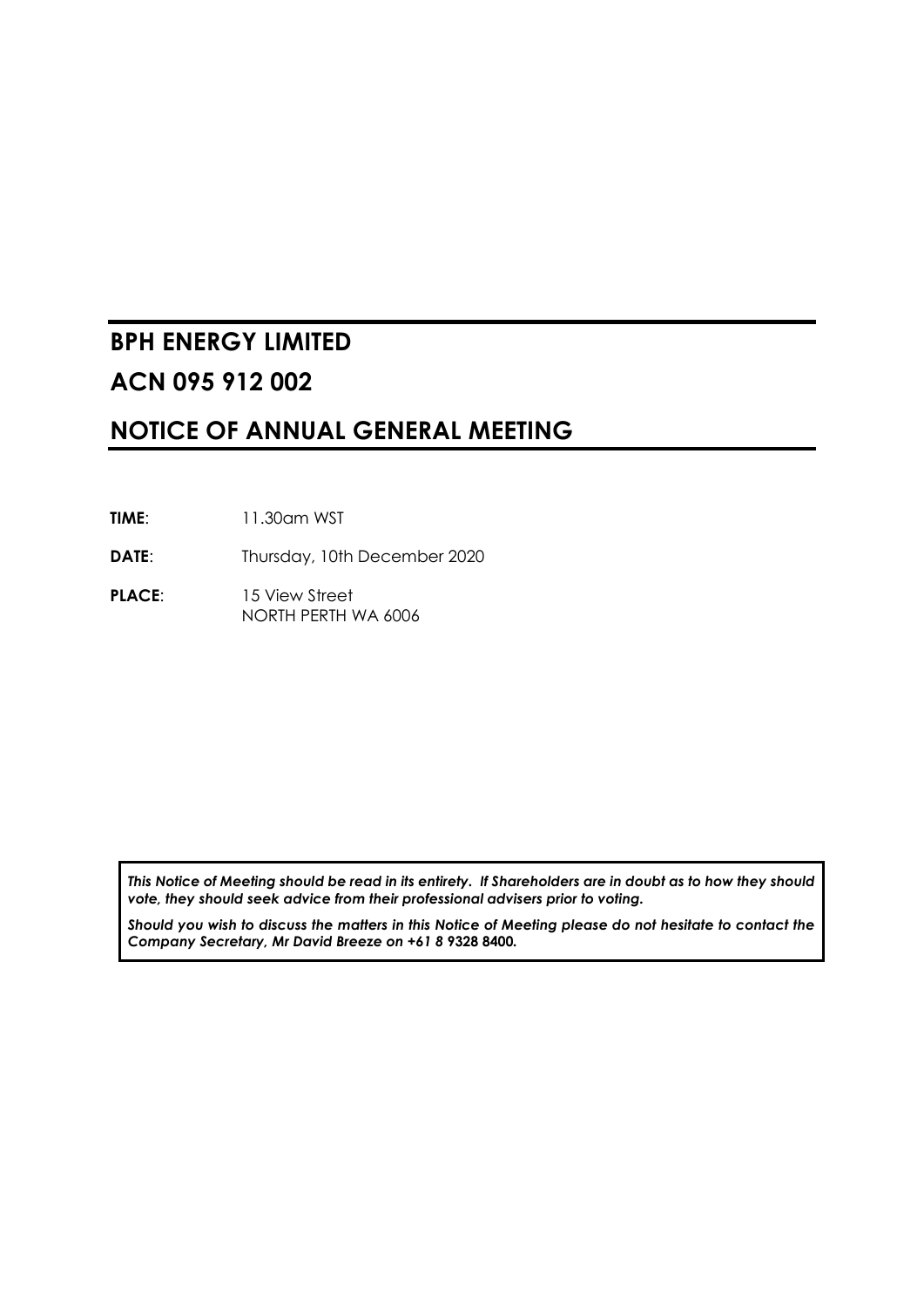#### **IMPORTANT INFORMATION**

#### **Time and place of Meeting**

Notice is given that the meeting of the Shareholders to which this Notice of Meeting relates will be held at 11.30am (WST) on Thursday, 10<sup>th</sup> December 2020 at:

15 View Street NORTH PERTH WA 6006

#### **Your vote is important**

The business of the Meeting affects your shareholding and your vote is important.

#### **Voting eligibility**

The Directors have determined pursuant to Regulation 7.11.37 of the Corporations Regulations 2001 (Cth) that the persons eligible to vote at the Meeting are those who are registered Shareholders at 4:00 pm (WST) on Tuesday, 8th December 2020.

#### **Voting in person**

To vote in person, attend the Meeting at the time, date and place set out above.

#### **Voting by proxy**

To vote by proxy, please complete and sign the enclosed Proxy Form and return by the time and in accordance with the instructions set out on the Proxy Form.

In accordance with section 249L of the Corporations Act, Shareholders are advised that:

- each Shareholder has a right to appoint a proxy;
- the proxy need not be a Shareholder of the Company; and
- a Shareholder who is entitled to cast 2 or more votes may appoint 2 proxies and may specify the proportion or number of votes each proxy is appointed to exercise. If the member appoints 2 proxies and the appointment does not specify the proportion or number of the member's votes, then in accordance with section 249X(3) of the Corporations Act, each proxy may exercise one-half of the votes.

Shareholders and their proxies should be aware that changes to the Corporations Act made in 2011 mean that:

- if proxy holders vote, they must cast all directed proxies as directed; and
- any directed proxies which are not voted will automatically default to the Chair, who must vote the proxies as directed.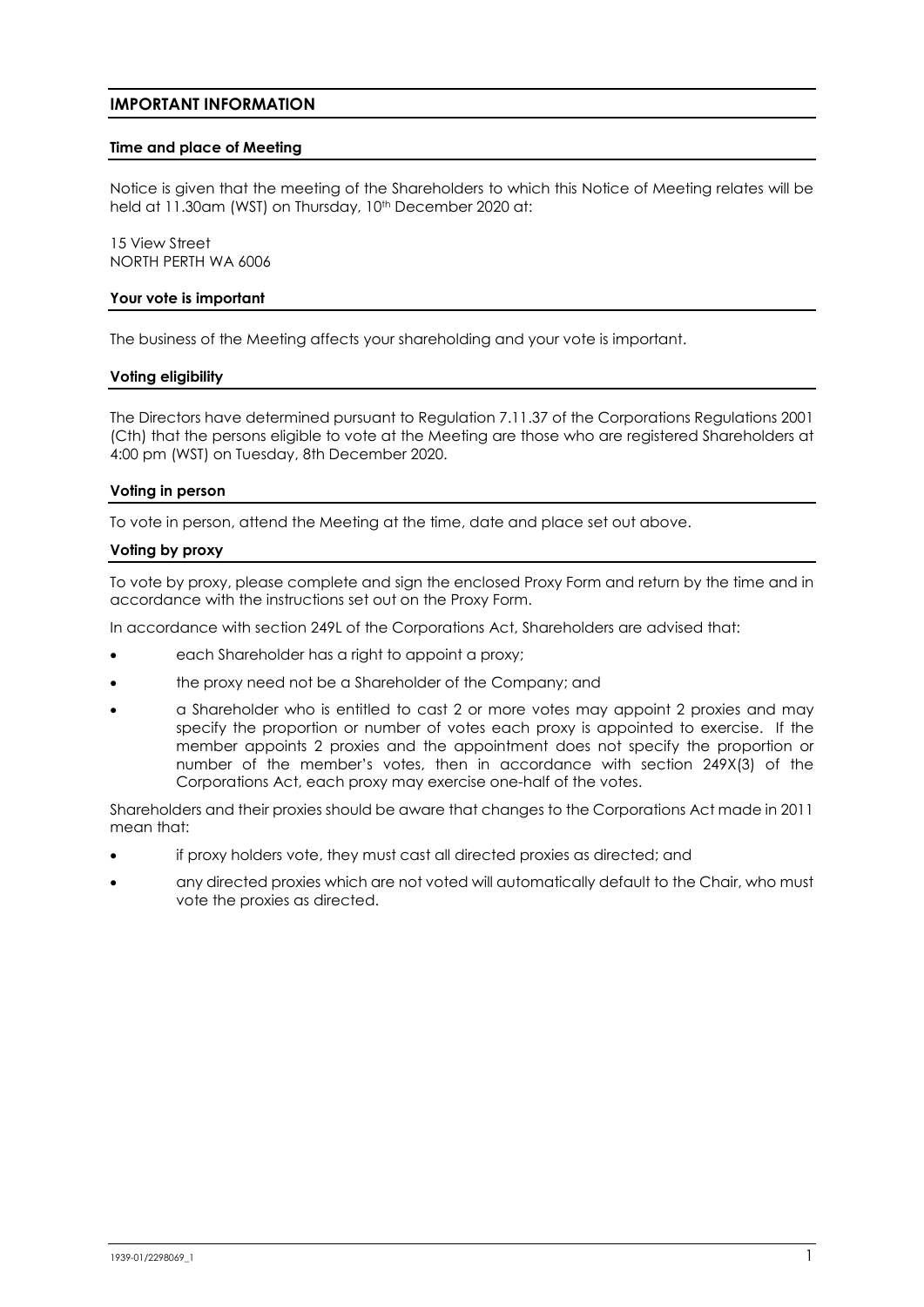## **AGENDA**

#### **FINANCIAL STATEMENTS AND REPORTS**

To receive and consider the annual financial report of the Company for the financial year ended 30 June 2020, together with the declaration of the Directors, the Directors' report, the Remuneration Report and the auditor's report.

#### **1. RESOLUTION 1 – ADOPTION OF REMUNERATION REPORT**

To consider and, if thought fit, to pass, with or without amendment, the following resolution as a **non-binding resolution**:

*"That, for the purposes of section 250R(2) of the Corporations Act and for all other purposes, approval is given for the adoption of the Remuneration Report as contained in the Company's annual financial report for the financial year ended 30 June 2020."*

#### **Note: the vote on this Resolution is advisory only and does not bind the Directors or the Company.**

#### **Voting Prohibition Statement:**

A vote on this Resolution must not be cast (in any capacity) by or on behalf of either of the following persons:

- (a) a member of the Key Management Personnel, details of whose remuneration are included in the Remuneration Report; or
- (b) a Closely Related Party of such a member.

However, a person (the **voter**) described above may cast a vote on this Resolution as a proxy if the vote is not cast on behalf of a person described above and either:

- (a) the voter is appointed as a proxy by writing that specifies the way the proxy is to vote on this Resolution; or
- (b) the voter is the Chair and the appointment of the Chair as proxy:
	- (i) does not specify the way the proxy is to vote on this Resolution; and
	- (ii) expressly authorises the Chair to exercise the proxy even though this Resolution is connected directly or indirectly with the remuneration of a member of the Key Management Personnel.

## <span id="page-2-0"></span>**2. RESOLUTION 2 – RE-ELECTION OF DIRECTOR – MR TONY HUSTON**

To consider and, if thought fit, to pass, with or without amendment, the following resolution as an **ordinary resolution**:

*"That, for the purposes of clause 14.2 of the Constitution, Listing Rule 14.5, and for all other purposes, Tony Huston, a Director, retires by rotation, and being eligible, is re-elected as a Director."*

## **3. RESOLUTION 3 – APPROVAL OF 7.1A MANDATE**

To consider and, if thought fit, to pass the following resolution as a **special resolution**:

*"That, for the purposes of Listing Rule 7.1A and for all other purposes, approval is given for the Company to issue up to that number of Equity Securities equal to 10% of the issued capital of the Company at the time of issue, calculated in accordance with the formula prescribed in Listing Rule*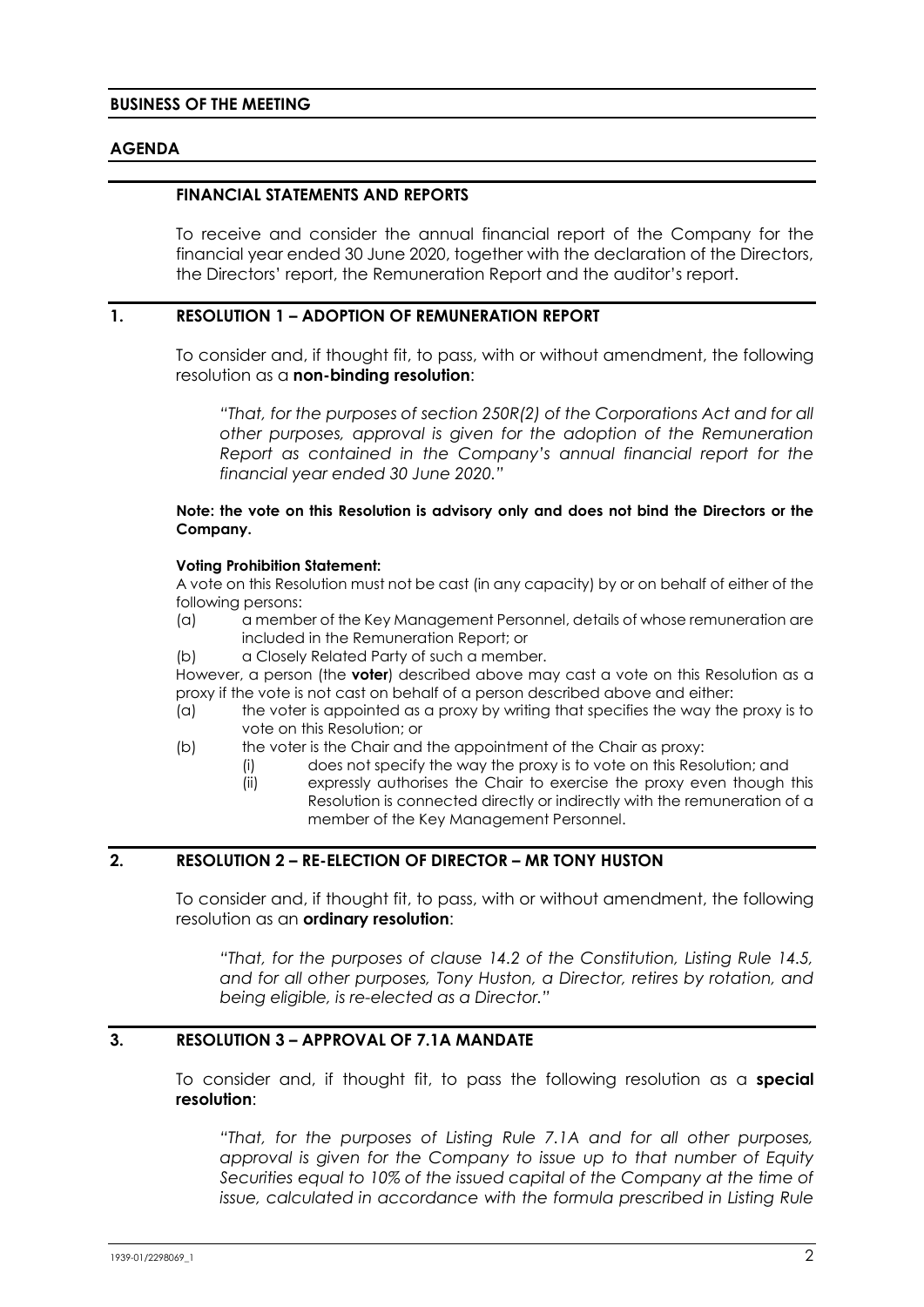*7.1A.2 and on the terms and conditions set out in the Explanatory Statement."*

#### **Voting Exclusion Statement**:

The Company will disregard any votes cast in favour of the Resolution by or on behalf of a person who is expected to participate in, or who will obtain a material benefit as a result of, the proposed issue (except a benefit solely by reason of being a holder of ordinary securities in the Company) or an associate of that person (or those persons).

However, this does not apply to a vote cast in favour of the Resolution by:

- (a) a person as a proxy or attorney for a person who is entitled to vote on the Resolution, in accordance with the directions given to the proxy or attorney to vote on the Resolution in that way; or
- (b) the Chair as proxy or attorney for a person who is entitled to vote on the Resolution, in accordance with a direction given to the Chair to vote on the Resolution as the Chair decides; or
- (c) a holder acting solely in a nominee, trustee, custodial or other fiduciary capacity on behalf of a beneficiary provided the following conditions are met:
	- (i) the beneficiary provides written confirmation to the holder that the beneficiary is not excluded from voting, and is not an associate of a person excluded from voting, on the resolution; and
	- (ii) the holder votes on the resolution in accordance with directions given by the beneficiary to the holder to vote in that way.

#### **Dated: 12TH NOVEMBER 2020**

**By order of the Board**

**David Breeze Company Secretary**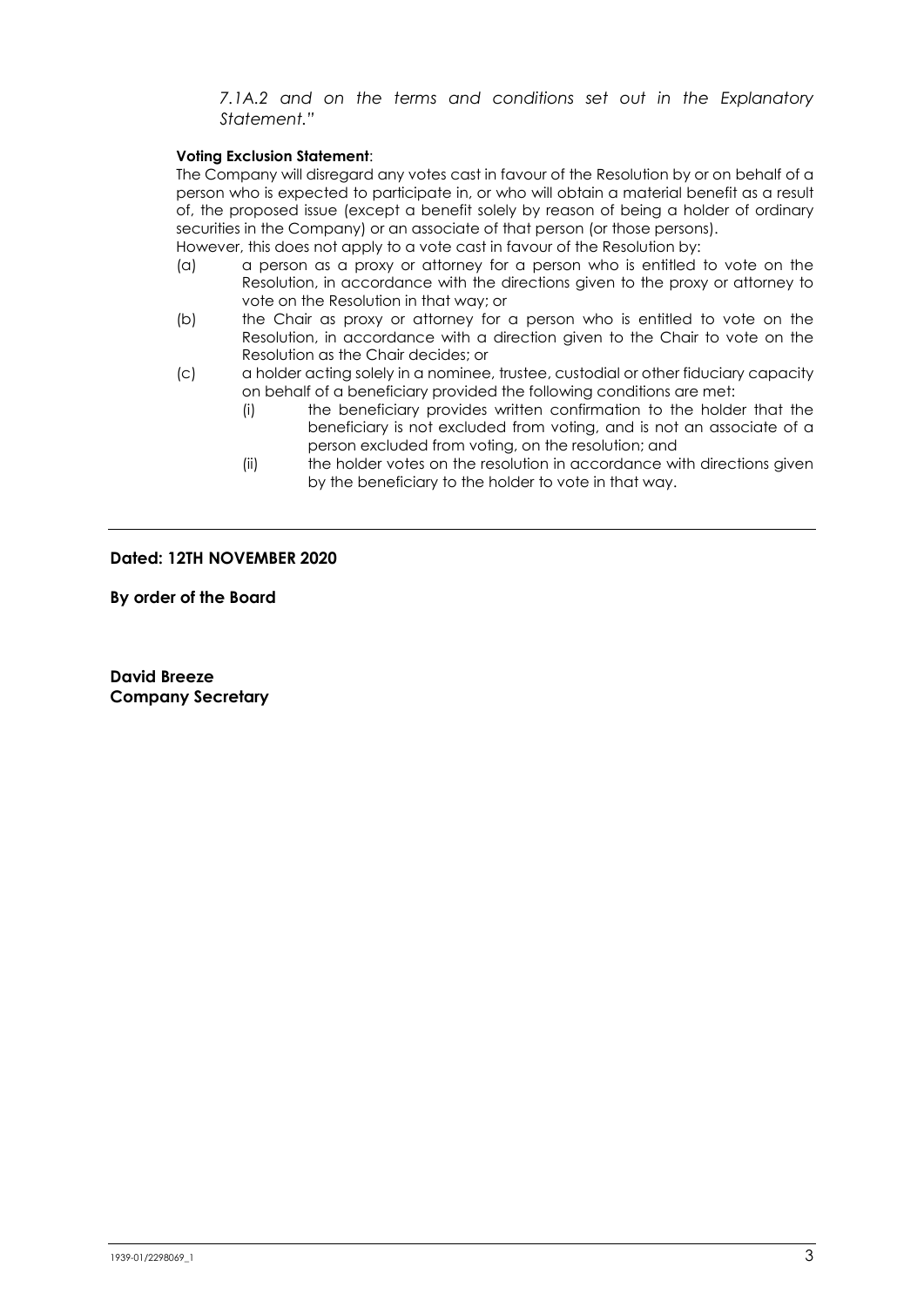## **EXPLANATORY STATEMENT**

This Explanatory Statement has been prepared to provide information which the Directors believe to be material to Shareholders in deciding whether or not to pass the Resolutions.

#### **FINANCIAL STATEMENTS AND REPORTS**

In accordance with the Constitution, the business of the Meeting will include receipt and consideration of the Company's annual financial report for the financial year ended 30 June 2020 together with the declaration of the Directors, the Directors' report, the Remuneration Report and the auditor's report.

The Company will not provide a hard copy of the Company's annual financial report to Shareholders unless specifically requested to do so. The Company's annual financial report is available on its website at www.bphenergy.com.au.

## **1. RESOLUTION 1 – ADOPTION OF REMUNERATION REPORT**

## **1.1 General**

The Corporations Act requires that at a listed company's annual general meeting, a resolution that the Remuneration Report be adopted be put to shareholders. However, such a resolution is advisory only and does not bind the company or the directors of the company.

The Remuneration Report sets out the Company's remuneration arrangements for the Directors and senior management of the Company. The Remuneration Report is part of the Directors' report contained in the Company's annual financial report for the financial year ended 30 June 2020.

The Chair of the Meeting must allow a reasonable opportunity for Shareholders to ask questions about or make comments on the Remuneration Report at the Meeting.

## **1.2 Voting consequences**

A company is required to put to its shareholders a resolution proposing the calling of another meeting of shareholders to consider the appointment of directors of the company (**Spill Resolution**) if, at consecutive annual general meetings, at least 25% of the votes cast on a remuneration report resolution are voted against adoption of the remuneration report and at the first of those annual general meetings a Spill Resolution was not put to vote. If required, the Spill Resolution must be put to vote at the second of those annual general meetings.

If more than 50% of votes cast are in favour of the Spill Resolution, the company must convene a shareholder meeting (**Spill Meeting**) within 90 days of the second annual general meeting.

All of the directors of the company who were in office when the directors' report (as included in the company's annual financial report for the most recent financial year) was approved, other than the managing director of the company, will cease to hold office immediately before the end of the Spill Meeting but may stand for re-election at the Spill Meeting.

Following the Spill Meeting those persons whose election or re-election as directors of the company is approved will be the directors of the company.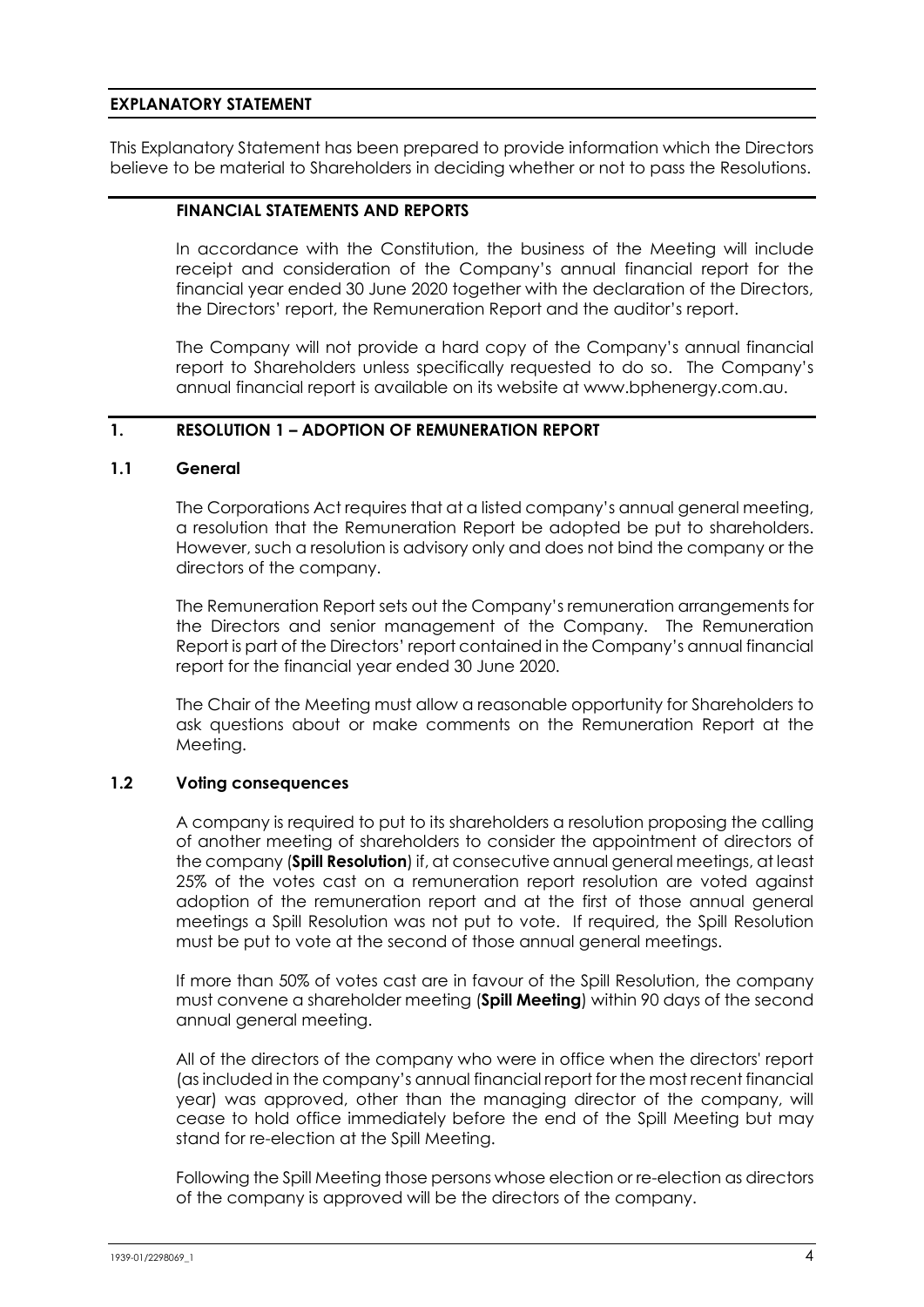## **1.3 Previous voting results**

At the Company's annual general meeting for the year ended 30 June 2019, held on 29 November 2019, the votes cast against the remuneration report considered at that annual general meeting were less than 25%. Accordingly, the Spill Resolution is not relevant for this Annual General Meeting.

## **2. RESOLUTION [2](#page-2-0) – RE-ELECTION OF DIRECTOR – MR TONY HUSTON**

## **2.1 General**

The Constitution sets out the requirements for determining which Directors are to retire by rotation at an annual general meeting.

Tony Huston, who has served as a Director since 26 June 2017 and was last reelected on 30 November 2018, retires by rotation and seeks re-election.

## **2.2 Qualifications and other material directorships**

Mr Huston has been involved for over 40 years in engineering and hydrocarbon industries for both on and off shore exploration/development. Early career experience commenced with Fitzroy Engineering Ltd, primarily working on development of onshore oil fields. During the 1990's Tony managed JFP NZ International, a Texas based exploration company that included a Jack Up rig operating in NZ waters. In 1994 Tony oversaw the environmental consent process required to drill a near inshore well that was drilled from "land" into the offshore basin during 1995. In 1996 Tony formed his own E&P Company to focus re-entry of onshore wells, primarily targeting shallow pay that had been passed or ignored from previous operations. This was successful and the two plays opened up 20 years ago are still in operation. Recent focus (12 years) has been to utilise new technology for enhanced resource recovery and has been demonstrated in various fields, including US, Mexico, Oman, Italy and Turkmenistan. During the last 3 years Tony has been a director of listed company BPH Energy Limited from June 2017 to present and is a non-executive director of Advent Energy Ltd.

## **2.3 Independence**

Mr Huston has no interests, position, association or relationship that might influence, or reasonably be perceived to influence, in a material respect his capacity to bring an independent judgement to bear on issues before the board and to act in the best interest of the entity and its security holders generally.

If re-elected the board considers Mr Huston will be an independent director.

## **2.4 Board recommendation**

The Board has reviewed Tony Huston's performance since his appointment to the Board and considers that Tony Huston's skills and experience will continue to enhance the Board's ability to perform its role. Accordingly, the Board supports the re-election of Tony Huston and recommends that Shareholders vote in favour of this Resolution.

## **3. RESOLUTION 3 – APPROVAL OF 7.1A MANDATE**

## **3.1 General**

Broadly speaking, and subject to a number of exceptions, Listing Rule 7.1 limits the amount of Equity Securities that a listed company can issue without the approval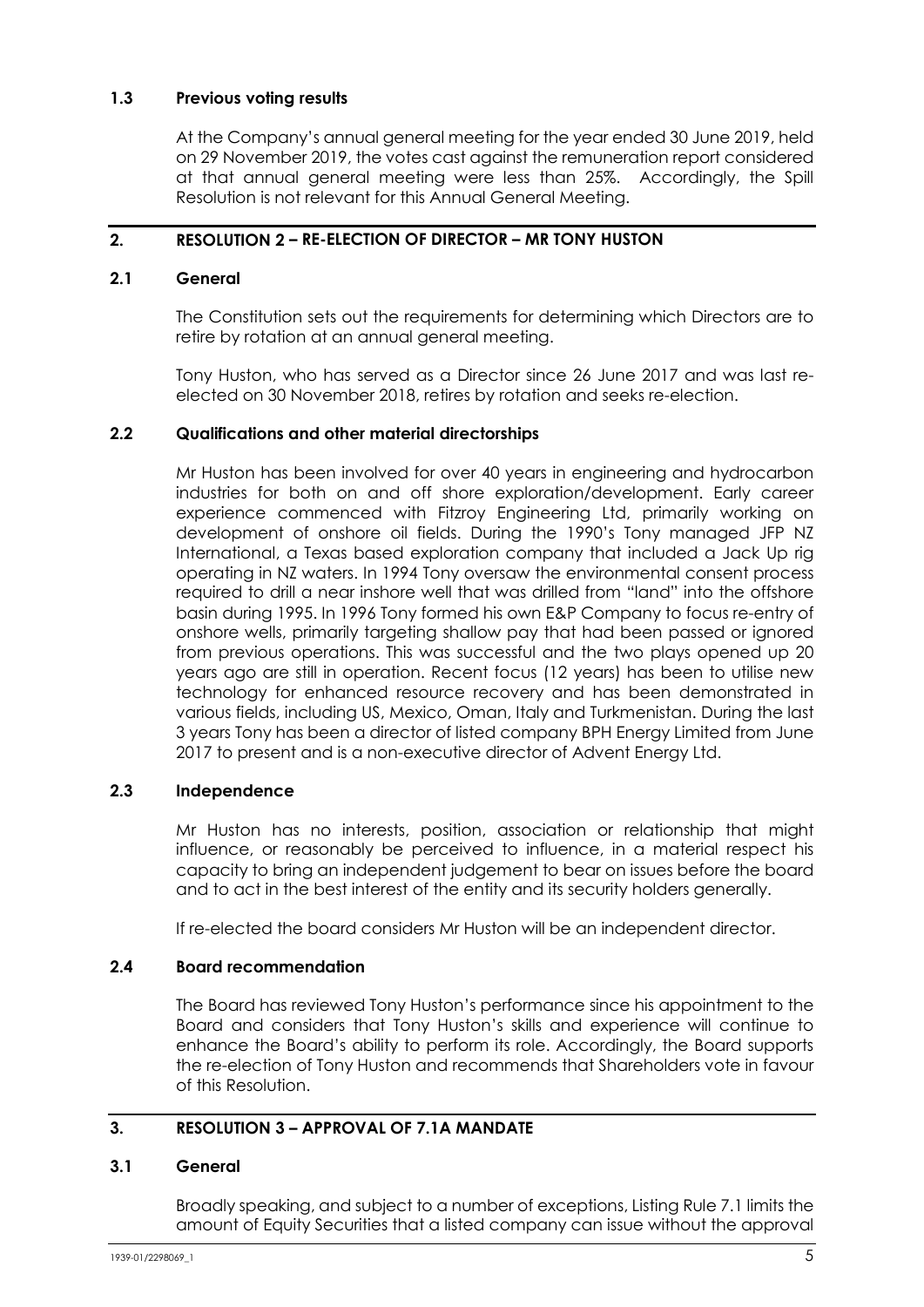of its shareholders over any 12 month period to 15% of the fully paid ordinary securities it had on issue at the start of that period.

However, under Listing Rule 7.1A, an eligible entity may seek shareholder approval by way of a special resolution passed at its annual general meeting to increase this 15% limit by an extra 10% to 25% (**7.1A Mandate**).

An 'eligible entity' means an entity which is not included in the S&P/ASX 300 Index and has a market capitalisation of \$300,000,000 or less. The Company is an eligible entity for these purposes.

This Resolution seeks Shareholder approval by way of special resolution for the Company to have the additional 10% placement capacity provided for in Listing Rule 7.1A to issue Equity Securities without Shareholder approval.

If this Resolution is passed, the Company will be able to issue Equity Securities up to the combined 25% limit in Listing Rules 7.1 and 7.1A without any further Shareholder approval.

If this Resolution is not passed, the Company will not be able to access the additional 10% capacity to issue Equity Securities without Shareholder approval under Listing Rule 7.1A, and will remain subject to the 15% limit on issuing Equity Securities without Shareholder approval set out in Listing Rule 7.1.

## **3.2 Technical information required by Listing Rule 7.1A**

Pursuant to and in accordance with Listing Rule 7.3A, the information below is provided in relation to this Resolution:

## (a) **Period for which the 7.1A Mandate is valid**

The 7.1A Mandate will commence on the date of the Meeting and expire on the first to occur of the following:

- (i) the date that is 12 months after the date of this Meeting;
- (ii) the time and date of the Company's next annual general meeting; and
- (iii) the time and date of approval by Shareholders of any transaction under Listing Rule 11.1.2 (a significant change in the nature or scale of activities) or Listing Rule 11.2 (disposal of the main undertaking).

## (b) **Minimum Price**

Any Equity Securities issued under the 7.1A Mandate must be in an existing quoted class of Equity Securities and be issued at a minimum price of 75% of the volume weighted average price of Equity Securities in that class, calculated over the 15 trading days on which trades in that class were recorded immediately before:

<span id="page-6-0"></span>(i) the date on which the price at which the Equity Securities are to be issued is agreed by the entity and the recipient of the Equity Securities; or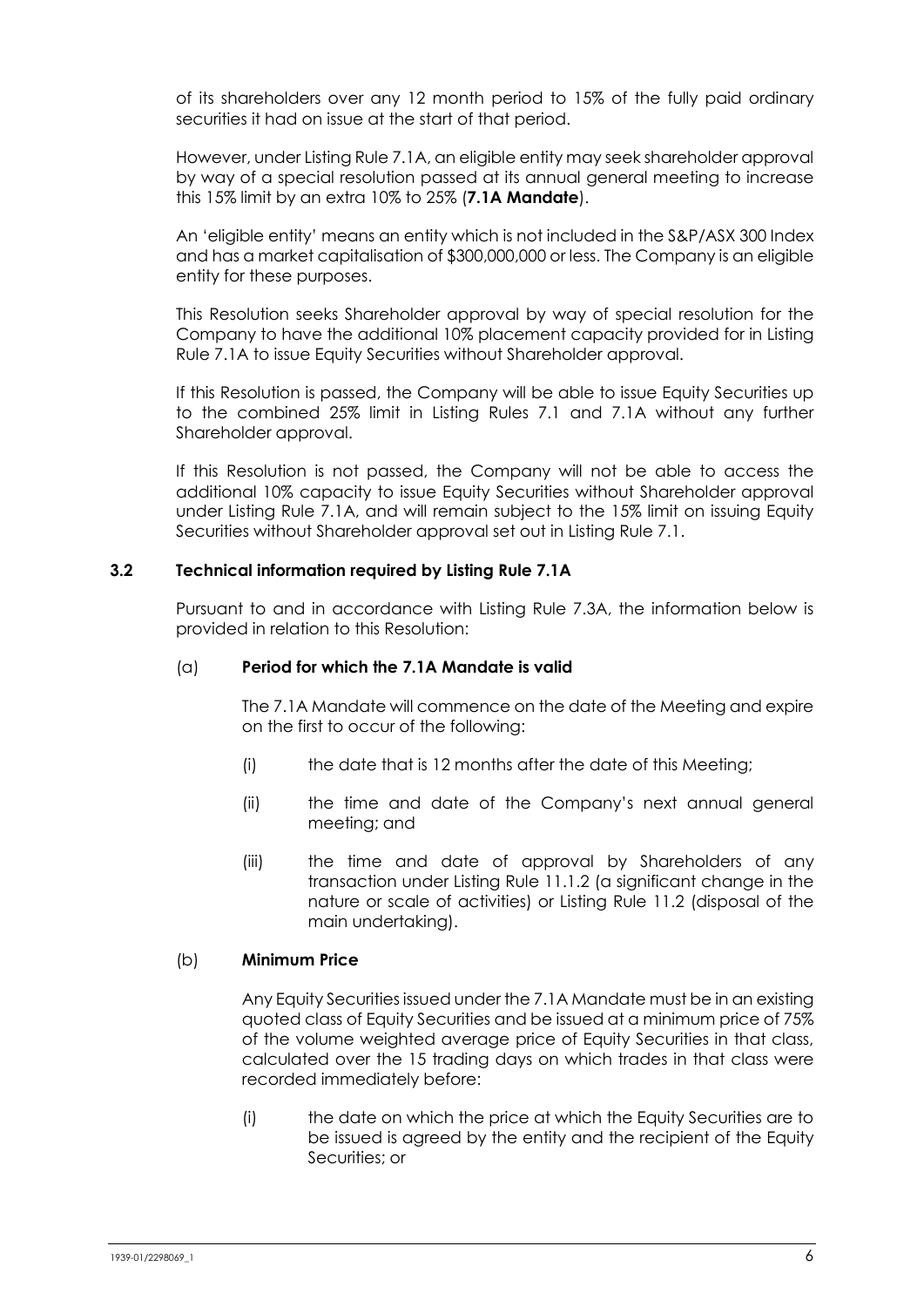(ii) if the Equity Securities are not issued within 10 trading days of the date in Section [3.2\(b\)\(i\),](#page-6-0) the date on which the Equity Securities are issued.

#### (c) **Use of funds raised under the 7.1A Mandate**

The Company intends to use funds raised from issues of Equity Securities under the 7.1A Mandate for Company's investments in Cortical Dynamics Limited, Molecular Discovery Systems Limited and Advent Energy Ltd), the acquisition of new assets and investments (including expenses associated with such an acquisition), due diligence and review and consideration for investments in medical cannabis, debt reduction and general working capital.

## (d) **Risk of Economic and Voting Dilution**

Any issue of Equity Securities under the 7.1A Mandate will dilute the interests of Shareholders who do not receive any Shares under the issue.

If this Resolution is approved by Shareholders and the Company issues the maximum number of Equity Securities available under the 7.1A Mandate, the economic and voting dilution of existing Shares would be as shown in the table below.

The table below shows the dilution of existing Shareholders calculated in accordance with the formula outlined in Listing Rule 7.1A.2, on the basis of the closing market price of Shares and the number of Equity Securities on issue as at 23 October 2020.

The table also shows the voting dilution impact where the number of Shares on issue (Variable A in the formula) changes and the economic dilution where there are changes in the issue price of Shares issued under the 7.1A Mandate.

|                                                                      |                                | <b>Dilution</b>                                     |                     |                       |                    |
|----------------------------------------------------------------------|--------------------------------|-----------------------------------------------------|---------------------|-----------------------|--------------------|
| Number of Shares on Issue<br>(Variable A in Listing Rule)<br>7.1A.2) |                                | <b>Shares</b><br>issued –<br>10% voting<br>dilution | <b>Issue Price</b>  |                       |                    |
|                                                                      |                                |                                                     | \$0.025             | \$0.049               | \$0.07             |
|                                                                      |                                |                                                     | $50\%$<br>decrease  | <b>Issue</b><br>Price | $50\%$<br>increase |
|                                                                      |                                |                                                     | <b>Funds Raised</b> |                       |                    |
| Current                                                              | 580,947,379<br>Shares          | 58,094,737<br>Shares                                | \$1,307,131         | \$2,614,263           | \$3,921,394        |
| 50%<br>increase                                                      | 871,421,069<br>Shares          | 87,142,106<br><b>Shares</b>                         | \$1,960,697         | \$3,921,394           | \$5,882,092        |
| 100%<br><i>increase</i>                                              | 1,161,894,758<br><b>Shares</b> | 116,189,475<br><b>Shares</b>                        | \$2,614,263         | \$5,228,526           | \$7,842,789        |

\*The number of Shares on issue (Variable A in the formula) could increase as a result of the issue of Shares that do not require Shareholder approval (such as under a prorata rights issue or scrip issued under a takeover offer) or that are issued with Shareholder approval under Listing Rule 7.1.

#### **The table above uses the following assumptions:**

- 1. There are currently 580,947,379 Shares on issue comprising:
	- (a) 580,947,379 existing Shares as at the date of this Notice of Meeting; and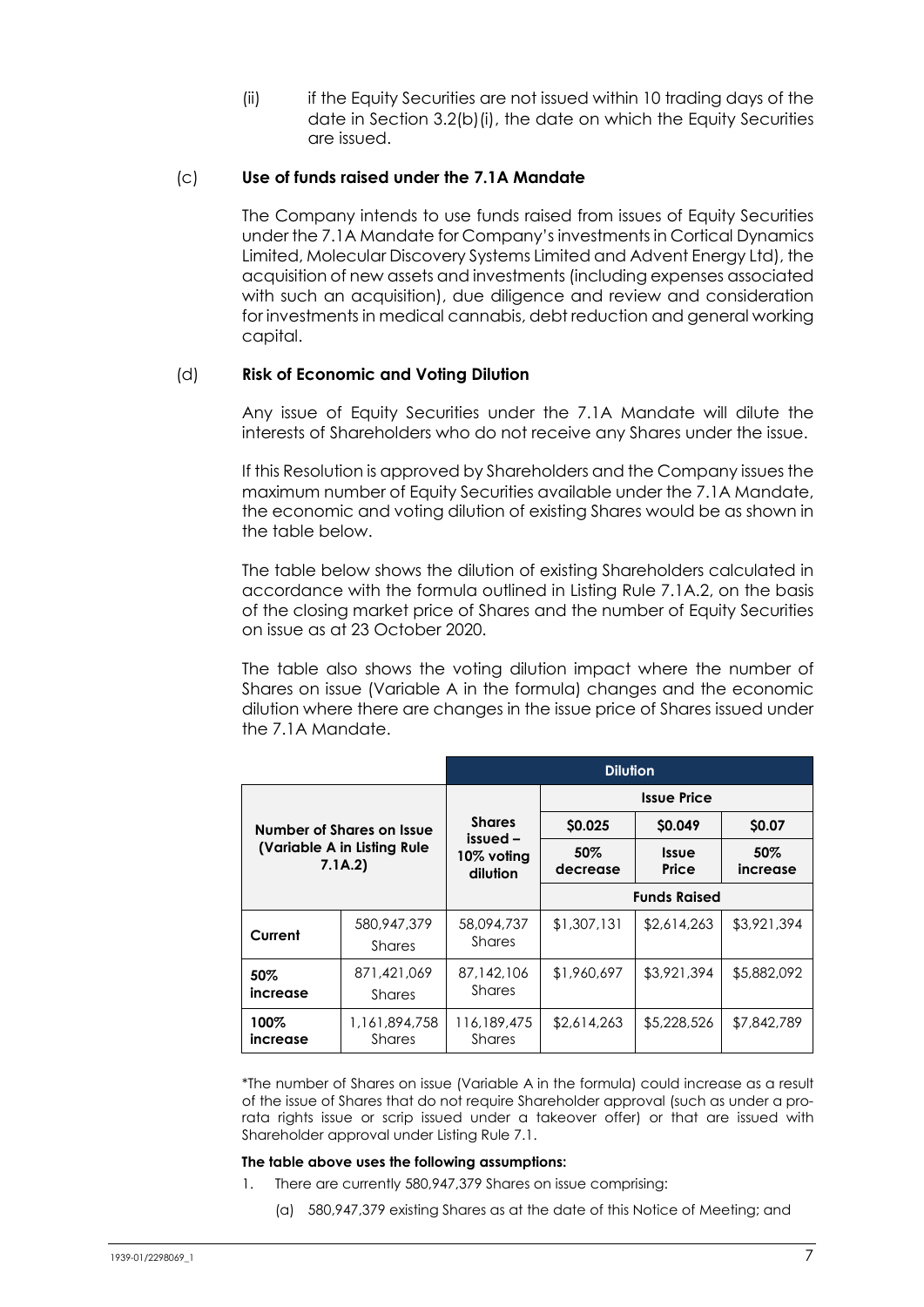- (b) it is anticipated that 32,235,680 Shares will be issued, subject to the receipt of Shareholder approval at the Company's upcoming general meeting to be held on or about 11 December 2020 subject to which the additional Shares will be issued after the date of the Notice of Meeting.
- 2. The issue price set out above is the closing market price of the Shares on the ASX on 23 October 2020.
- 3. The Company issues the maximum possible number of Equity Securities under the 7.1A Mandate.
- 4. The Company has not issued any Equity Securities in the 12 months prior to the Meeting that were not issued under an exception in Listing Rule 7.2 or with approval under Listing Rule 7.1.
- 5. The issue of Equity Securities under the 7.1A Mandate consists only of Shares. It is assumed that no Options are exercised into Shares before the date of issue of the Equity Securities. If the issue of Equity Securities includes quoted Options, it is assumed that those quoted Options are exercised into Shares for the purpose of calculating the voting dilution effect on existing Shareholders.
- 6. The calculations above do not show the dilution that any one particular Shareholder will be subject to. All Shareholders should consider the dilution caused to their own shareholding depending on their specific circumstances.
- 7. This table does not set out any dilution pursuant to approvals under Listing Rule 7.1 unless otherwise disclosed.
- 8. The 10% voting dilution reflects the aggregate percentage dilution against the issued share capital at the time of issue. This is why the voting dilution is shown in each example as 10%.
- 9. The table does not show an example of dilution that may be caused to a particular Shareholder by reason of placements under the 7.1A mandate, based on that Shareholder's holding at the date of the Meeting.

Shareholders should note that there is a risk that:

- (i) the market price for the Company's Shares may be significantly lower on the issue date than on the date of the Meeting; and
- (ii) the Shares may be issued at a price that is at a discount to the market price for those Shares on the date of issue.

## (e) **Allocation policy under the 7.1A Mandate**

The recipients of the Equity Securities to be issued under the 7.1A Mandate have not yet been determined. However, the recipients of Equity Securities could consist of current Shareholders or new investors (or both), none of whom will be related parties of the Company.

The Company will determine the recipients at the time of the issue under the 7.1A Mandate, having regard to the following factors:

- (i) the purpose of the issue;
- (ii) alternative methods for raising funds available to the Company at that time, including, but not limited to, an entitlement issue, share purchase plan, placement or other offer where existing Shareholders may participate;
- (iii) the effect of the issue of the Equity Securities on the control of the Company;
- (iv) the circumstances of the Company, including, but not limited to, the financial position and solvency of the Company;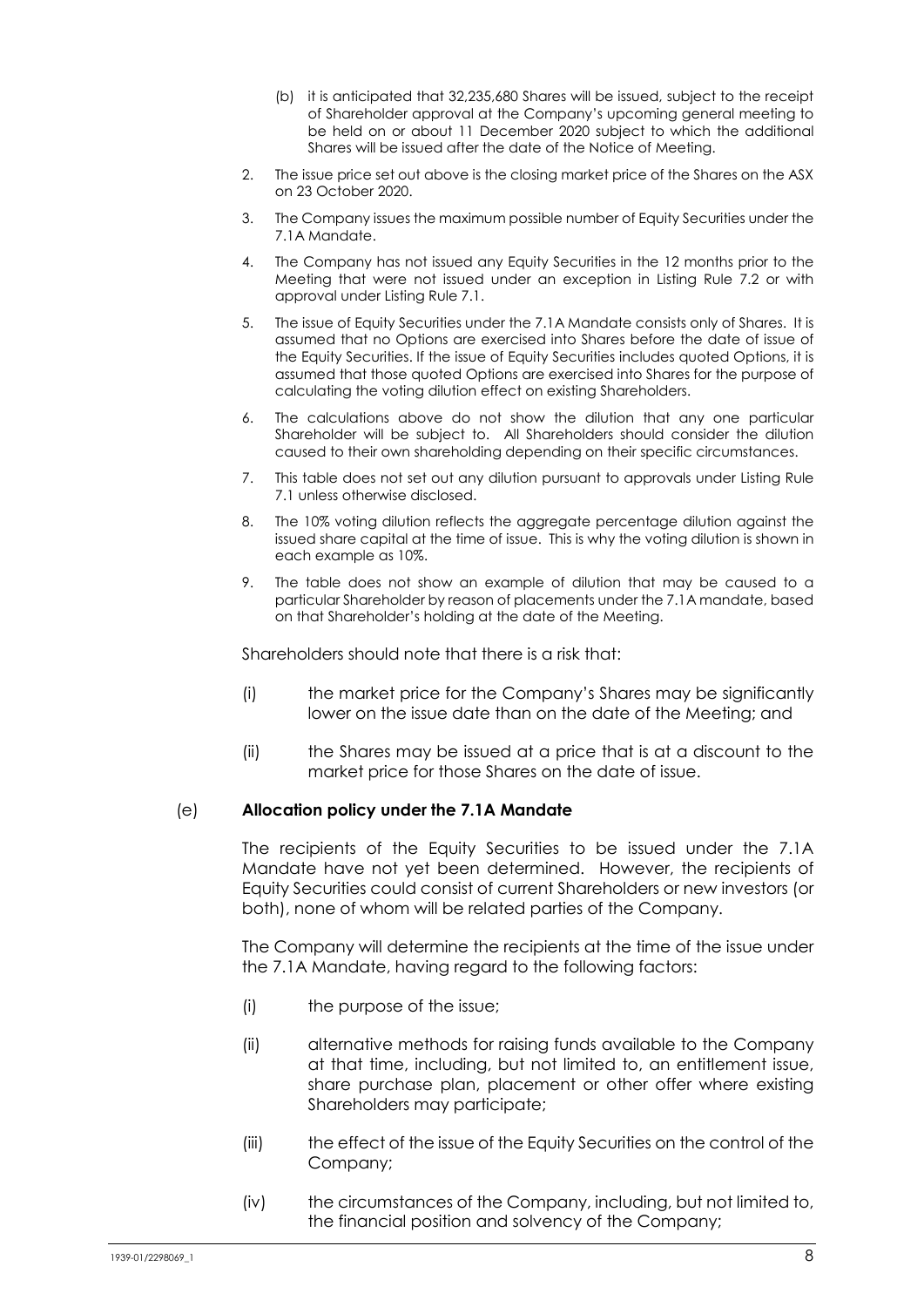- (v) prevailing market conditions; and
- (vi) advice from corporate, financial and broking advisers (if applicable).

#### (f) **Previous approval under Listing Rule 7.1A**

The Company previously obtained approval from its Shareholders pursuant to Listing Rule 7.1A at its annual general meeting held on 29 November 2019 (**Previous Approval**).

During the 12-month period preceding the date of the Meeting, being on and from 29 November 2019, the Company issued 32,257,965 (on a post consolidated basis) Shares pursuant to the Previous Approval (**Previous Issue**), which represent approximately 21% of the total diluted number of Equity Securities on issue in the Company on 29 November 2019, which was 305,287,655 (on a post consolidated basis).

Further details of the issues of Equity Securities by the Company pursuant to Listing Rule 7.1A.2 during the 12 month period preceding the date of the Meeting are set out below.

The following information is provided in accordance with Listing Rule 7.3A.6(b) in respect of the Previous Issue:

| <b>Date of Issue: 21 May 2020</b>                                                                                                                                                                                                                                                                                                 |  |  |  |
|-----------------------------------------------------------------------------------------------------------------------------------------------------------------------------------------------------------------------------------------------------------------------------------------------------------------------------------|--|--|--|
| Date of Appendix 2A: 21 May 2020                                                                                                                                                                                                                                                                                                  |  |  |  |
| Professional and sophisticated investors as part of<br>a placement announced on 21 May 2020. The<br>placement participants were identified through a<br>bookbuild process, which involved Peak Asset<br>Management seeking expressions of interest to<br>participate in the placement from non-related<br>parties of the Company. |  |  |  |
| 32,257,965 Shares <sup>2</sup>                                                                                                                                                                                                                                                                                                    |  |  |  |
| \$0.09 per Share (at a discount 12% to Market<br>Price).                                                                                                                                                                                                                                                                          |  |  |  |
| <b>Amount raised: \$333,600</b>                                                                                                                                                                                                                                                                                                   |  |  |  |
| <b>Amount spent: \$333,600</b>                                                                                                                                                                                                                                                                                                    |  |  |  |
| <b>Use of funds:</b> investigation of new investment<br>projects, investment in its investee entity Cortical<br>Dynamics Limited, new oil and gas projects,<br>payment for services including accounting,<br>secretarial and office accommodation, and<br>ongoing working capital.<br><b>Amount remaining: \$Nil</b>              |  |  |  |
|                                                                                                                                                                                                                                                                                                                                   |  |  |  |

#### **Notes:**

1. Market Price means the closing price of Shares on ASX (excluding special crossings, overnight sales and exchange traded option exercises). For the purposes of this table the discount is calculated on the Market Price on the last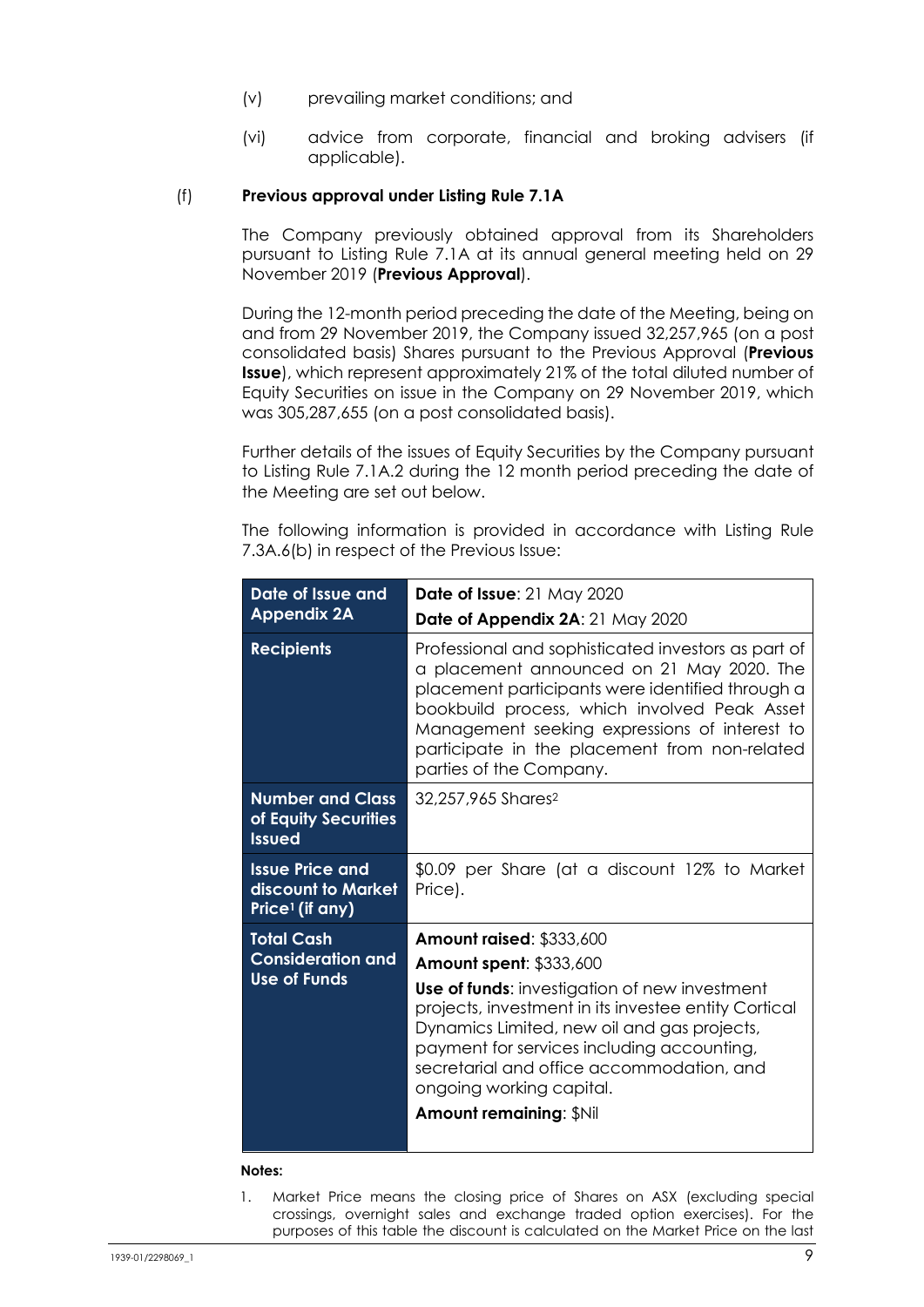trading day on which a sale was recorded prior to the date of issue of the relevant Equity Securities.]

- 2. Fully paid ordinary shares in the capital of the Company, ASX Code: BPH (terms are set out in the Constitution).]
- 3. This is a statement of current intentions as at the date of this Notice. As with any budget, intervening events and new circumstances have the potential to affect the manner in which the funds are ultimately applied. The Board reserves the right to alter the way the funds are applied on this basis.

#### **3.3 Voting Exclusion Statement**

A voting exclusion statement is included in Resolution 3 of this Notice.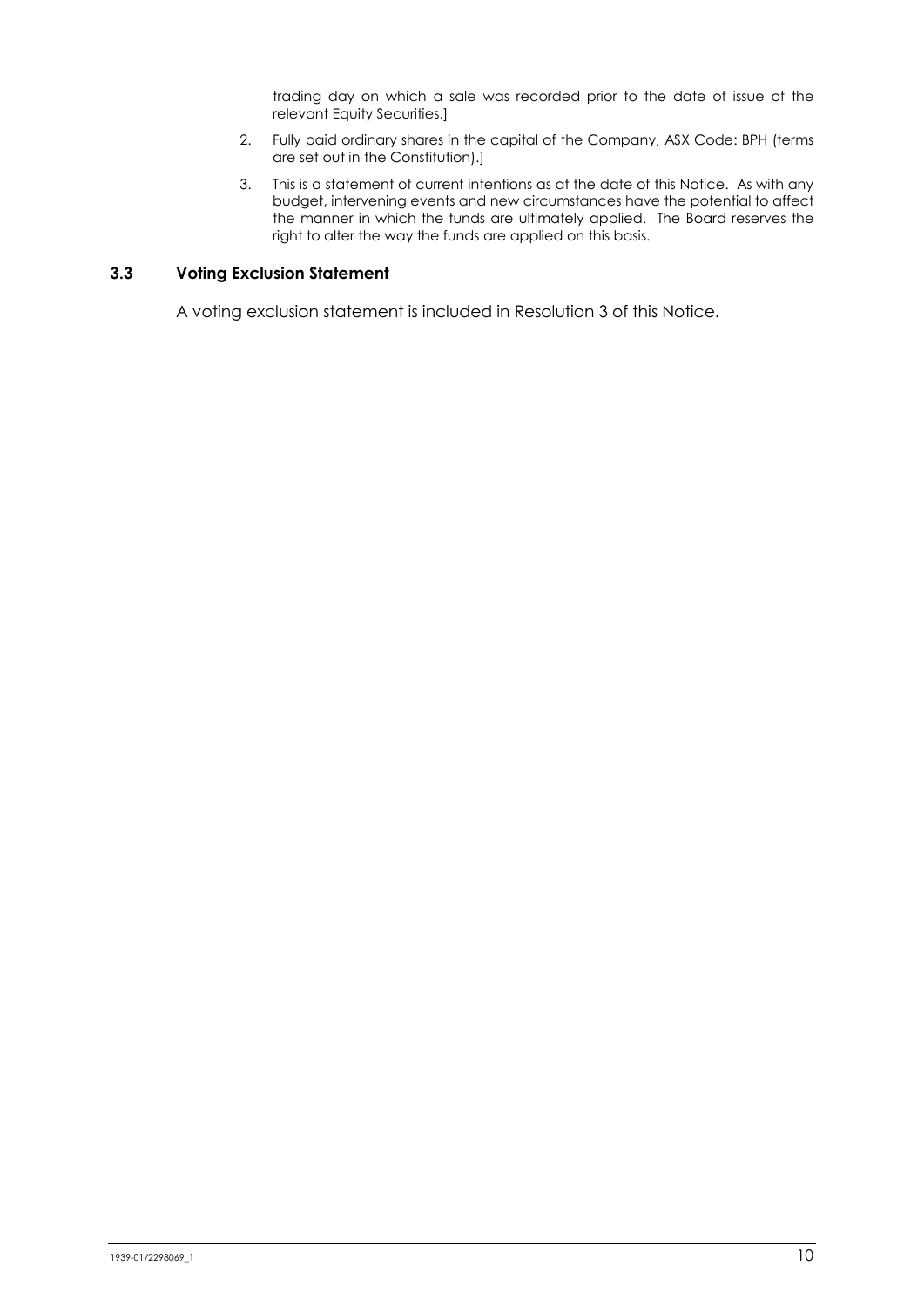## **GLOSSARY**

**\$** means Australian dollars.

**7.1A Mandate** has the meaning given in Section 3.1.

**Annual General Meeting** or **Meeting** means the meeting convened by the Notice.

**ASX** means ASX Limited ACN 008 624 691 or the financial market operated by ASX Limited, as the context requires.

**Board** means the current board of directors of the Company.

**Chair** means the chair of the Meeting.

**Closely Related Party** of a member of the Key Management Personnel means:

- (a) a spouse or child of the member;
- (b) a child of the member's spouse;
- (c) a dependent of the member or the member's spouse;
- (d) anyone else who is one of the member's family and may be expected to influence the member, or be influenced by the member, in the member's dealing with the entity;
- (e) a company the member controls; or
- (f) a person prescribed by the *Corporations Regulations 2001* (Cth) for the purposes of the definition of 'closely related party' in the Corporations Act.

**Company** means BPH Energy Limited ACN 095 912 002.

**Constitution** means the Company's constitution.

**Corporations Act** means the *Corporations Act 2001* (Cth).

**Directors** means the current directors of the Company.

**Equity Securities** includes a Share, a right to a Share or Option, an Option, a convertible security and any security that ASX decides to classify as an Equity Security.

**Explanatory Statement** means the explanatory statement accompanying the Notice.

**Key Management Personnel** has the same meaning as in the accounting standards issued by the Australian Accounting Standards Board and means those persons having authority and responsibility for planning, directing and controlling the activities of the Company, or if the Company is part of a consolidated entity, of the consolidated entity, directly or indirectly, including any director (whether executive or otherwise) of the Company, or if the Company is part of a consolidated entity, of an entity within the consolidated group.

**Listing Rules** means the Listing Rules of ASX.

**Notice** or **Notice of Meeting** means this notice of meeting including the Explanatory Statement and the Proxy Form.

**Option** means an option to acquire a Share